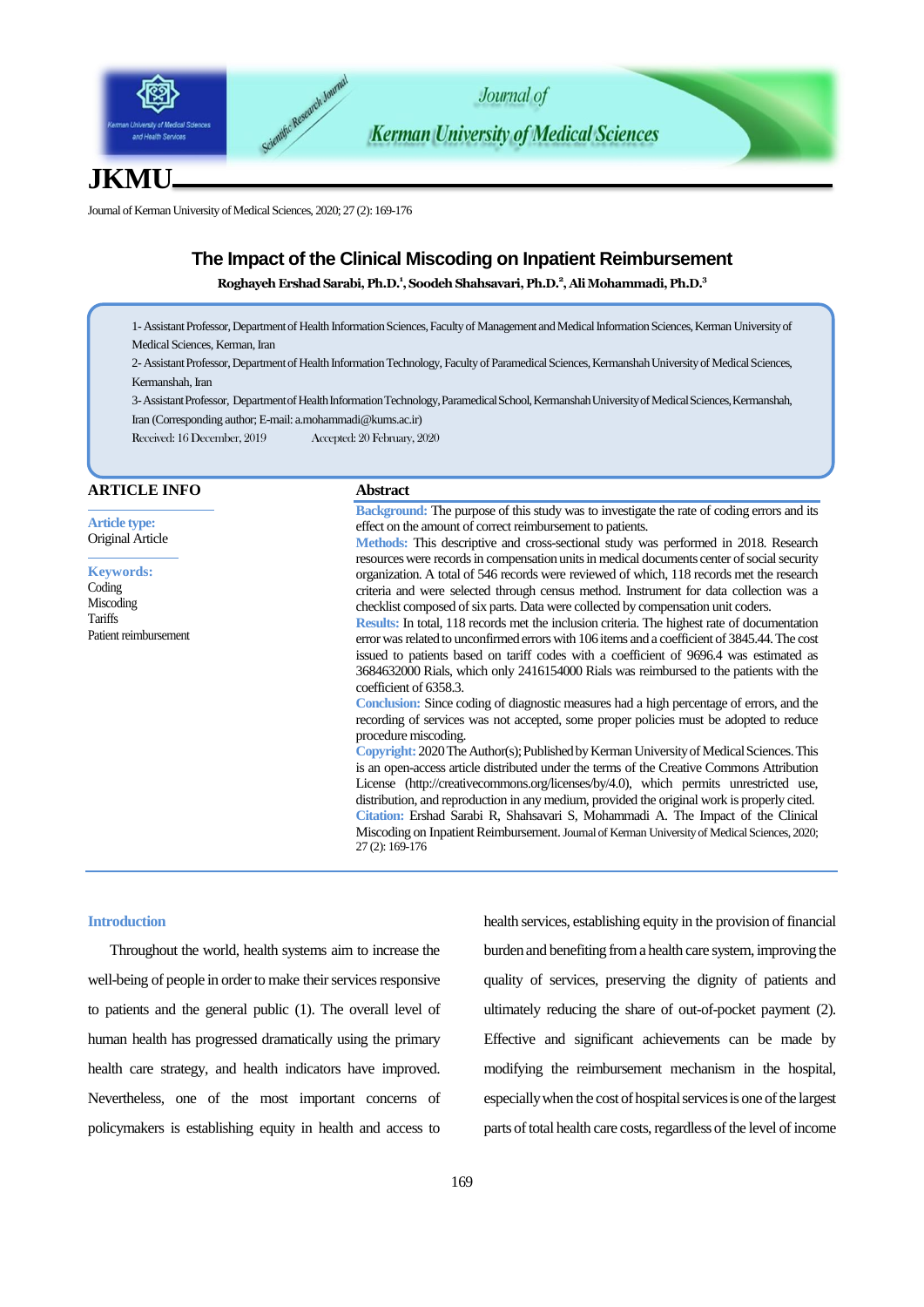of countries [\(3\)](#page-7-2). The main strategy to cope with these problems is not to allocate more funds and resources, but to adopt proper and scientific management practices for resources allocated. Therefore, it is imperative that hospitals be managed more economically for better management [\(4\)](#page-7-3). Tariffs are important policy tools for intervening in the health services market by governments, and the values set for health services are a key component of resource allocation. The tariffs for health care in Iran are based on the US tariff system (Current Procedures Terminology). Health tariffs in Iran were updated and notarized by the Ministry of Health and Medical Education in 2014. The challenges of determining the rate of health care and their impact on the cost of measures are one of the important issues in the health and insurance system of the country. Providing any code for determining tariffs for the provided services should be based on documentation and rational reasons and their impact on the health and insurance system, and community members, taking into account quality, availability and accountability, and its impact on costs, according to beneficiaries [\(5\)](#page-7-4). Medical records are one of the sources that play a key role in treating patients, medical research and planning at the national level. This source requires that standard code rules be used so that all users equally use rules, guidelines and standard definitions and that information can be used in health policies such as correct reimbursement to patients [\(6\)](#page-7-5). The coding quality is related to the elements of reliability, validity, completeness and timeliness. Reliability refers to the extent to which the same results are achieved in repeating the efforts. Validity measures an agreement with a Standard Gold [\(7\)](#page-7-6). Coding errors are an inseparable component of the coding element. Factors including lack of familiarity with coding rules, incomplete documentation, and deliberate presentation of wrong codes lead to the creation of more coding errors. These errors, in the first stage, cause injustice in terms of patient right, because the

records are checked after the patient's discharge and cost payment by the patient. In the next stage, the errors prolong the time of examining records and codes and delay the reimbursement of resources by insurance companies to hospitals, which will put these centers' mangers at high risk. Many of the documentation problems arise from the lack of understanding of physicians about the coding method and the effect of documentation on coding [\(8\)](#page-7-7). One of the important questions in developing a health system plan for a country is how to determine the extent to which the goals are achieved. The development of such a plan requires continuous monitoring and ensuring the movement within the determined framework. Assessing the actual situation and evaluating it based on the desired results and providing it to the managers and policymakers can be useful in advancing goals and objectives [\(9\)](#page-7-8). Considering that correct and timely reimbursement to patients will result in more satisfaction and proper and accurate planning, and considering the fact that coding is necessary in the management of reimbursement for provided services and monitoring of the health system, the present study was designed to investigate the rate of coding errors and its effect on the amount of correct reimbursement to patients.

# **Materials and Methods**

## **Study design and data source**

This descriptive cross-sectional study was conducted in 2018. The research sources included the medical records referred to the Compensation Unit at the Medical Documentation Center of Social Security Organization. The medical records were selected which had additional costs requests, in which surgical services were recorded and the record was coded by the service provider. Also, the records that did not include global codes and included non-surgical and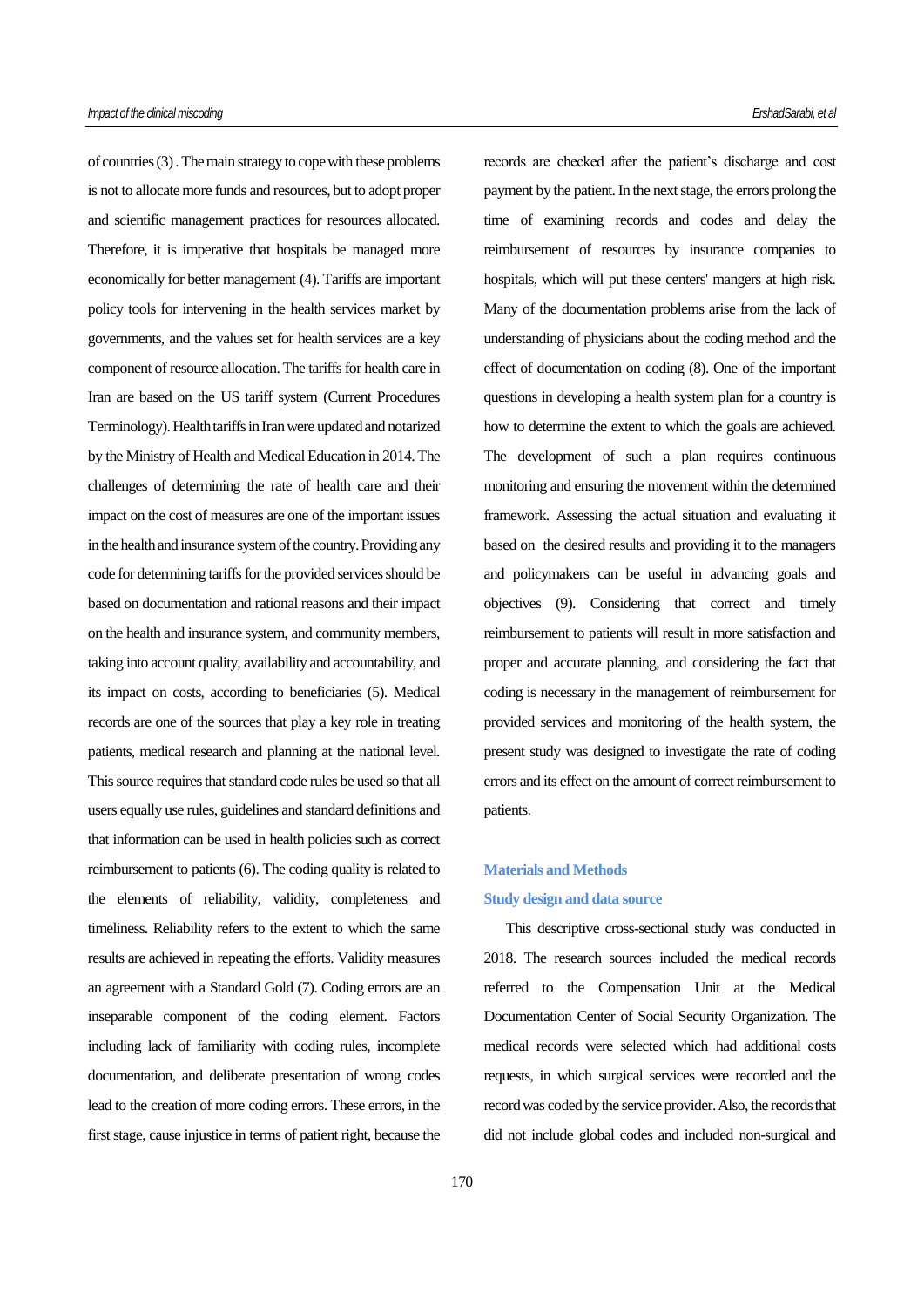counseling cases were excluded from the study. To investigate the errors, the codes of the actions taken in the indirect treatment and the cost of the services, all paid by the patient, were recorded according to the codes provided. Then, at the time of the patient's referral, the original codes were also recorded for reimbursement to the compensation unit at the medical records center, where records were re-assigned and encoded by coders. The amount of reimbursement is determined by codes provided by coders. If there is a conflict between the codes provided in the treatment centers and the compensation unit, an error occurs and coding errors cause a change in the relative value and paid costs, which are not reversible.

#### **Measurement tool**

Data collection instrument was a checklist, the validity of which was confirmed by six experts (two health information managers, two physicians, two insurance coding experts). Data were collected from 25 records using the original checklist and then the modifications were made and the final checklist was designed. The checklist included patient information and how to provide the service, physician information, type of procedure, and procedure categorization based on the book of tariffs for diagnostic surgical procedures approved by the Ministry of Health and Medical Education of the Islamic Republic of Iran, their numbers, codes and their coefficients for surgical measures and modification codes requested by health centers, their numbers, code numbers and coefficients for the surgical measures and modification codes approved in the medical records unit, the coding errors in the two wards of surgery and anesthesia, the type of error and the relative value associated with that error.

Access to data was allowed based on the letter of introduction (No.15676) sent by Kermanshah University of Medical Sciences to the Medical Documentation Center of the Social Security Organization and coordination with the officials of that organization. Also the ethical considerations were done to observe privacy principles on the use of data and not mentioning the name of hospital, patients and experts. The ethical code no. KUMS. REC. 2015.264 was adopted in the Ethical Committee.

### **Limitation**

Problems and limitations of investigating the medical records were related to the lack of coding of data obtained from some records. In these records, a total sum was taken from the patient for hospital, surgical and anesthetic services and no code was given for surgical and anesthetic procedures; thus these records were excluded from the study according to the research criteria.

#### **Results**

The studied records were related to hospitalized patients and first day when services were provided. In total, 118 records met the inclusion criteria. All of these patients had been admitted to the hospital electronically. Most of the indirect treatment records (95percent) belonged to private hospitals, 61percent of which were specialized.

The most frequent reasons of referrals were problems of nervous system (24 patients), the musculoskeletal system (21 patients), female reproductive system and the eye and adnexa (19 patients), the coverage system (11 patients), the digestive tract (10 patients), cardiovascular system (5 patients), urinary system (4 patients), male reproductive system and hearing system (2 patients) and respiratory system (1 patient). Endocrine, blood and lymph referrals were not available in the records that had been selected based on the research criteria.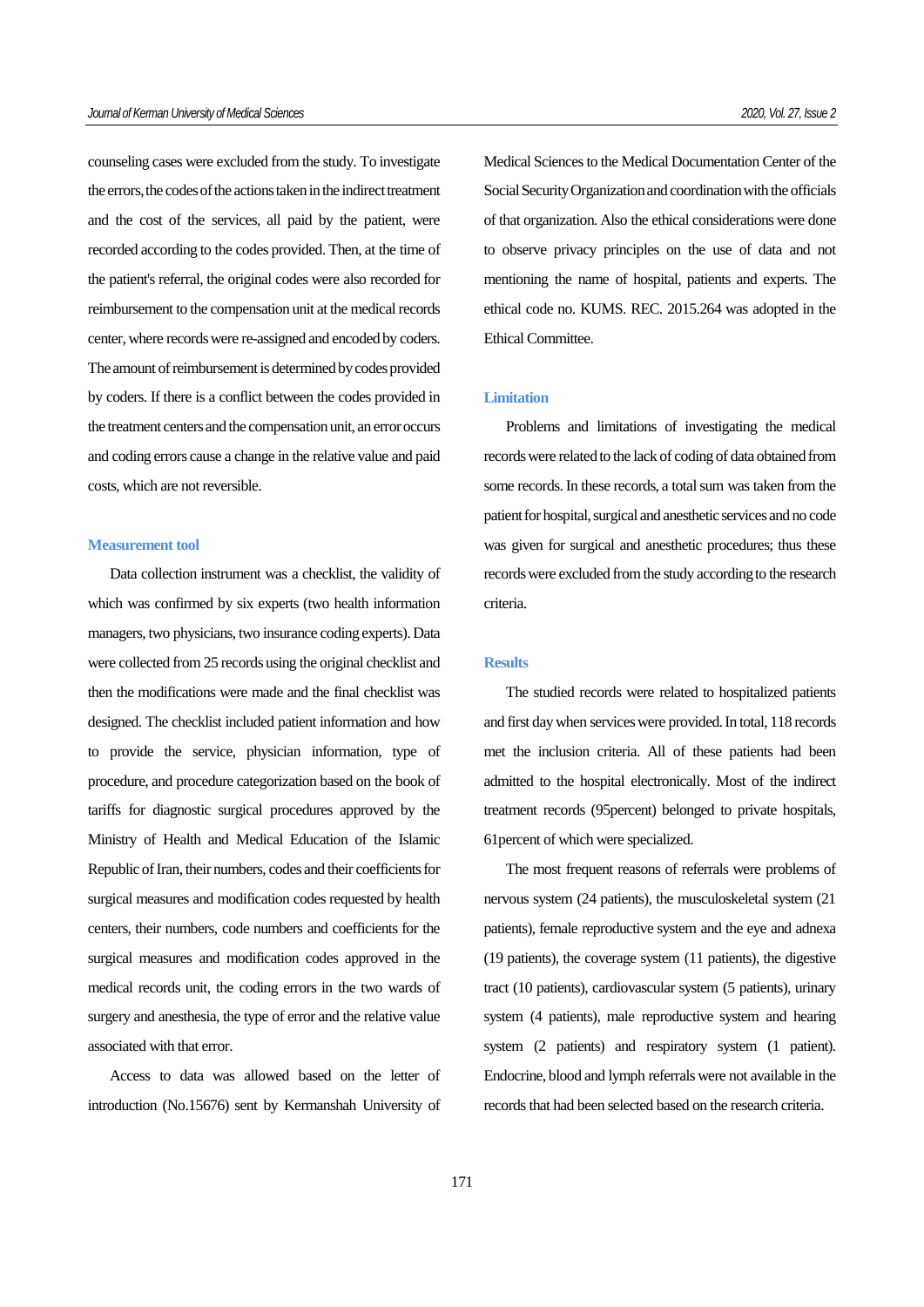| <b>Body system</b>      |                                                 |                        | <b>Tariff codes</b> |                | <b>Modification codes</b>                       |                        |                |                |  |  |
|-------------------------|-------------------------------------------------|------------------------|---------------------|----------------|-------------------------------------------------|------------------------|----------------|----------------|--|--|
|                         | Agreement <sup>*</sup><br>Count $(\frac{6}{6})$ | Number of<br>miscoding | coefficient         | cost<br>(Rial) | Agreement <sup>*</sup><br>Count $(\frac{6}{6})$ | number of<br>miscoding | coefficient    | cost<br>(Rial) |  |  |
| integumentary<br>system | 6(20)                                           | 18                     | 451                 | 171380000      | 7(22.1)                                         | $\overline{7}$         | 16.115         | 43760800       |  |  |
| musculoskeletal         | 11(20.8)                                        | 28                     | 1.712               | 270598000      | 16(40)                                          | 3                      | 57.22          | 8576600        |  |  |
| respiratory             | 0(0)                                            |                        | 6.12                | 4788000        | 2(50)                                           | $\overline{2}$         | 7.1            | 4066000        |  |  |
| cardiovascular          | 2(20)                                           | 5                      | 8.353               | 134444000      | 6(54.5)                                         | $\overline{2}$         | 2.47           | 17936000       |  |  |
| digestive               | 4(30.8)                                         | 3                      | 2.146               | 55556000       | 9(31)                                           | 8                      | 4.138          | 52592000       |  |  |
| urinary                 | 3(33.3)                                         | 5                      | 5.103               | 39330000       | 7(53.8)                                         | 3                      | 5.7            | 2850000        |  |  |
| male genitalia          | 1(50)                                           | 2                      | 4.23                | 8892000        | 0(0)                                            |                        | $\overline{c}$ | 760000         |  |  |
| female genitalia        | 8(25.8)                                         | 12                     | 360                 | 136800000      | 13(28.3)                                        | 15                     | 97.169         | 64588600       |  |  |
| nervous                 | 28(41.8)                                        | 23                     | 5.584               | 222110000      | 27(34.6)                                        | 18                     | 82.505         | 192211600      |  |  |
| ocular                  | 10(26.3)                                        | 17                     | 7.498               | 189506000      | 17(34)                                          | 8                      | 24.92          | 35051200       |  |  |
| hearing                 | 1(20)                                           | 3                      | 3.92                | 35074000       | 2(40)                                           | $\overline{2}$         | 33             | 12540000       |  |  |
| total                   | 28.6                                            | 114                    | 1.3338              | 1268478000     | 35.1                                            | 62                     | 94.91          | 346157200      |  |  |

**Table 1.** Miscoding of the tariff and modification codes

Table1 shows that the agreement between the requested and approved tariff codes was 28.6 percent and the agreement between the requested modification codes and approved tariff codes was 35.1percent. In tariff codes, the highest and the lowest agreement were observed for the nervous (41.8 percent) and the respiratory systems (0 percent), respectively. Additionally, in terms of modification codes, the highest and lowest agreements were observed for the cardiovascular system (54.5 percent) and the male reproductive system (0percent). The number of coding errors, the coefficient of errors and its

resulting costs for the modification and tariff codes have been shown in Table 1.

In the reimbursement error for tariff and modification codes, the error coefficient is 3.6358.18 with 1268478000 Rials and 63.2449 with 346157200 Rials, respectively. These costs for tariff codes were 550164000 and 718314000 Rials in the first and second six months of the year, respectively. Also, with regards to the modification codes, 183209400 and 162947800 Rials were obtained in the first and second six months of the year, respectively (Table 2).

| <b>Table 2.</b> Reimbursement errors for tariff and modification codes |
|------------------------------------------------------------------------|
|------------------------------------------------------------------------|

| Codes               | half of the year |       | requested   |              |       | approved |             |              |                   |  |
|---------------------|------------------|-------|-------------|--------------|-------|----------|-------------|--------------|-------------------|--|
|                     |                  | count | coefficient | cost (Rials) | count | percent  | coefficient | cost (Rials) | Diff <sup>*</sup> |  |
| <b>Tariff</b>       | First            | 125   | 9.4755      | 1807242000   | 76    | 61       | 1.3308      | 1257078000   | 550164000         |  |
|                     | second           | 135   | 5.494       | 1877390000   | 70    | 52       | 2.305       | 1159076000   | 718314000         |  |
|                     | Total            | 260   | 4.9696      | 3684632000   | 146   | 56.15    | 3.6358      | 2416154000   | 1268478000        |  |
| <b>Modification</b> | First            | 160   | 45.1811     | 688351000    | 120   | 75       | 32.1329     | 505141600    | 183209400         |  |
|                     | second           | 141   | 12.1549     | 588665600    | 119   | 84       | 31.112      | 425717800    | 162947800         |  |
|                     | Total            | 301   | 57.336      | 1277016600   | 239   | 79.40    | 63.2449     | 930159400    | 346857200         |  |

\* Difference between requested and confirmed costs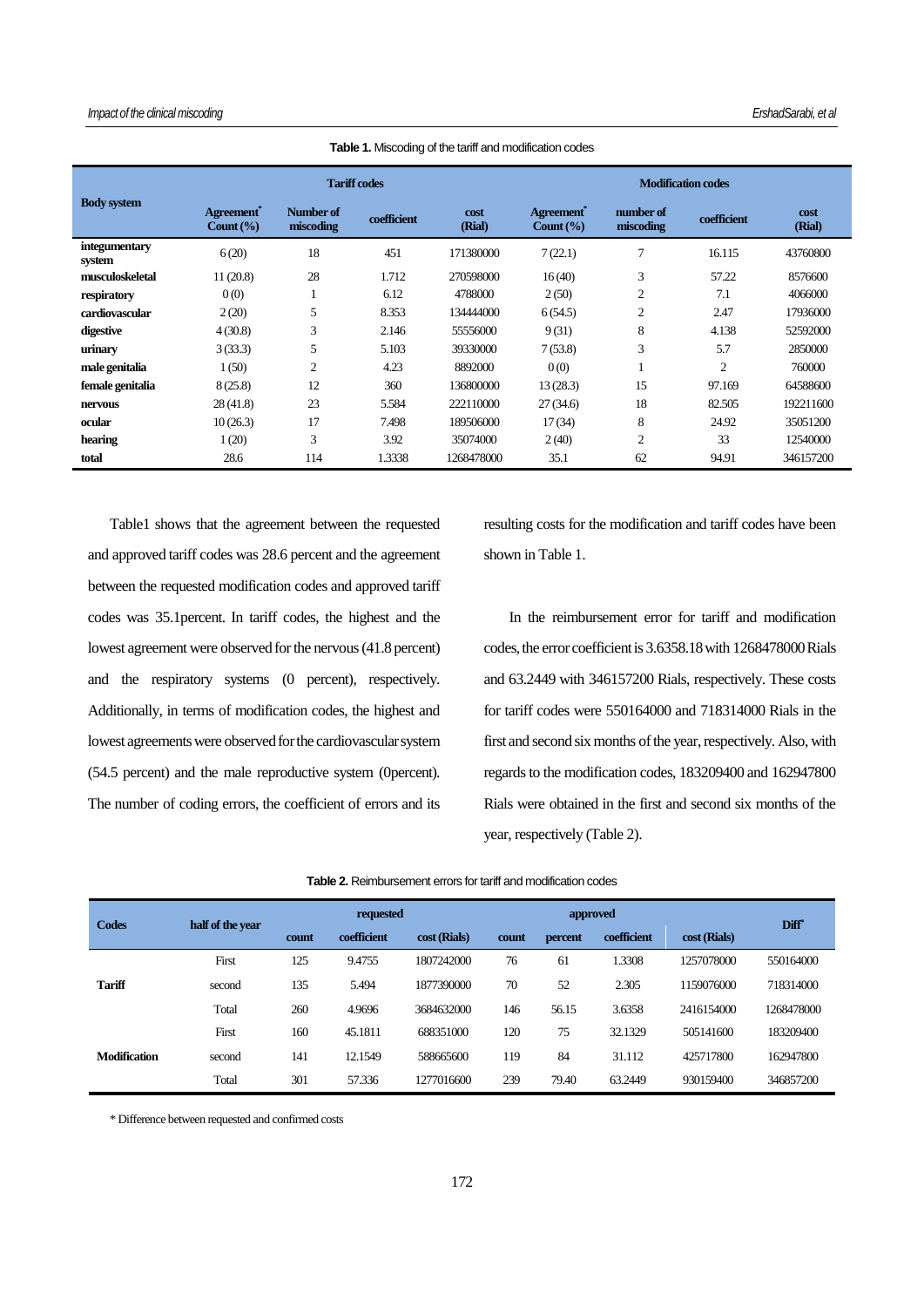In 2017, 56.15 percent of the tariff codes and 79.40 percent of the modification codes were approved. In the first six months of the year, 61 percent of tariff codes were approved, and this figure was 52 percent in the second half of the year. As it can be seen, the approval percentage in the first six months is higher than the overall average and lower than that in the second six months. It is observed that 75 percent of the modification codes were confirmed in the first six months and this figure was increased to 84 percent in the second six months. The confirmation percentage of approved codes was lower and

higher than the overall average in the first six months and the second six months, respectively.

The number of tariff code errors was higher in surgical procedures. The most errors in the tariff codes among the three error modes of the wrong, additional and minor errors were due to additional coding error in surgical procedures, which had coefficient of 545. In modification codes, the highest error was due to the additional errors in surgical procedures with a coefficient of 51. In the tariff codes of anesthetic measures, the highest error was due to the additional errors with a coefficient of 13, and the coefficient of 45 in the modification codes.

| Table 3. Information about miscoding among the three error modes of the wrong, additional and minor errors |               |                  |              |             |                  |              |             |            |                  |                  |                  |
|------------------------------------------------------------------------------------------------------------|---------------|------------------|--------------|-------------|------------------|--------------|-------------|------------|------------------|------------------|------------------|
| <b>Codes</b>                                                                                               | <b>Action</b> | half of the year | minor        |             |                  |              | additional  |            | wrong            |                  |                  |
|                                                                                                            |               |                  | cost (Rials) | coefficient | error<br>(count) | cost (Rials) | coefficient | additional | cost (Rials)     | coefficient      | error<br>(count) |
| Tariff                                                                                                     |               | first            | 4560000      | 12          |                  | 450596400    | 78.1185     | 34         | 122512000        | 322.4            | 18               |
|                                                                                                            | surgery       | second           | $\mathbf{0}$ | $\theta$    | $\overline{0}$   | 604162000    | 1589.9      | 36         | 84588000         | 222.6            | 12               |
|                                                                                                            |               | total            | 4560000      | 12          |                  | 1054758400   | 68.2775     | 70         | 207100000        | 545              | 30               |
|                                                                                                            | anesthetize   | first            | 2280000      | 6           | 1                | 11780000     | 31          | 7          | $\mathbf{0}$     | $\mathbf{0}$     | $\mathbf{0}$     |
|                                                                                                            |               | second           | $\mathbf{0}$ | $\theta$    | $\overline{0}$   | 6004000      | 8.15        | 6          | $\theta$         | $\mathbf{0}$     | $\mathbf{0}$     |
|                                                                                                            |               | total            | 2280000      | 6           | 1                | 17784000     | 8.46        | 13         | $\mathbf{0}$     | $\mathbf{0}$     | $\mathbf{0}$     |
| modification                                                                                               |               | first            | 88399400     | 232.63      | 17               | 244313400    | 642.93      | 27         | $\boldsymbol{0}$ | $\boldsymbol{0}$ | $\mathbf{0}$     |
|                                                                                                            | surgery       | second           | 54822600     | 144.27      | 12               | 194810800    | 512.66      | 24         | 3040000          | 8                |                  |
|                                                                                                            |               | total            | 143222000    | 9.376       | 29               | 439124200    | 59.1155     | 51         | 3040000          | 8                |                  |
|                                                                                                            | anesthetize   | first            | 1900000      | 5           | 3                | 46405600     | 12.122      | 27         | $\theta$         | $\mathbf{0}$     | $\mathbf{0}$     |
|                                                                                                            |               | second           | 3420000      | 9           | 2                | 29260000     | 77          | 18         | $\overline{0}$   | $\mathbf{0}$     | $\mathbf{0}$     |
|                                                                                                            |               | total            | 5320000      | 14          | 5                | 75665600     | 12.199      | 45         | $\overline{0}$   | $\mathbf{0}$     | $\theta$         |

Based on the existing records in 2017, the total number of errors occurred due to the wrong type of documentation was 125 cases with a coefficient of 4344.14. The highest rate of documentation error was related to unconfirmed errors with 106 items and a coefficient of 3845.44. As it can be seen in table 4, the errors and coefficients were higher in the first six months (69 cases with a coefficient of 2014.32), and the same rate was 56 in the second six months with a coefficient of 2239.82.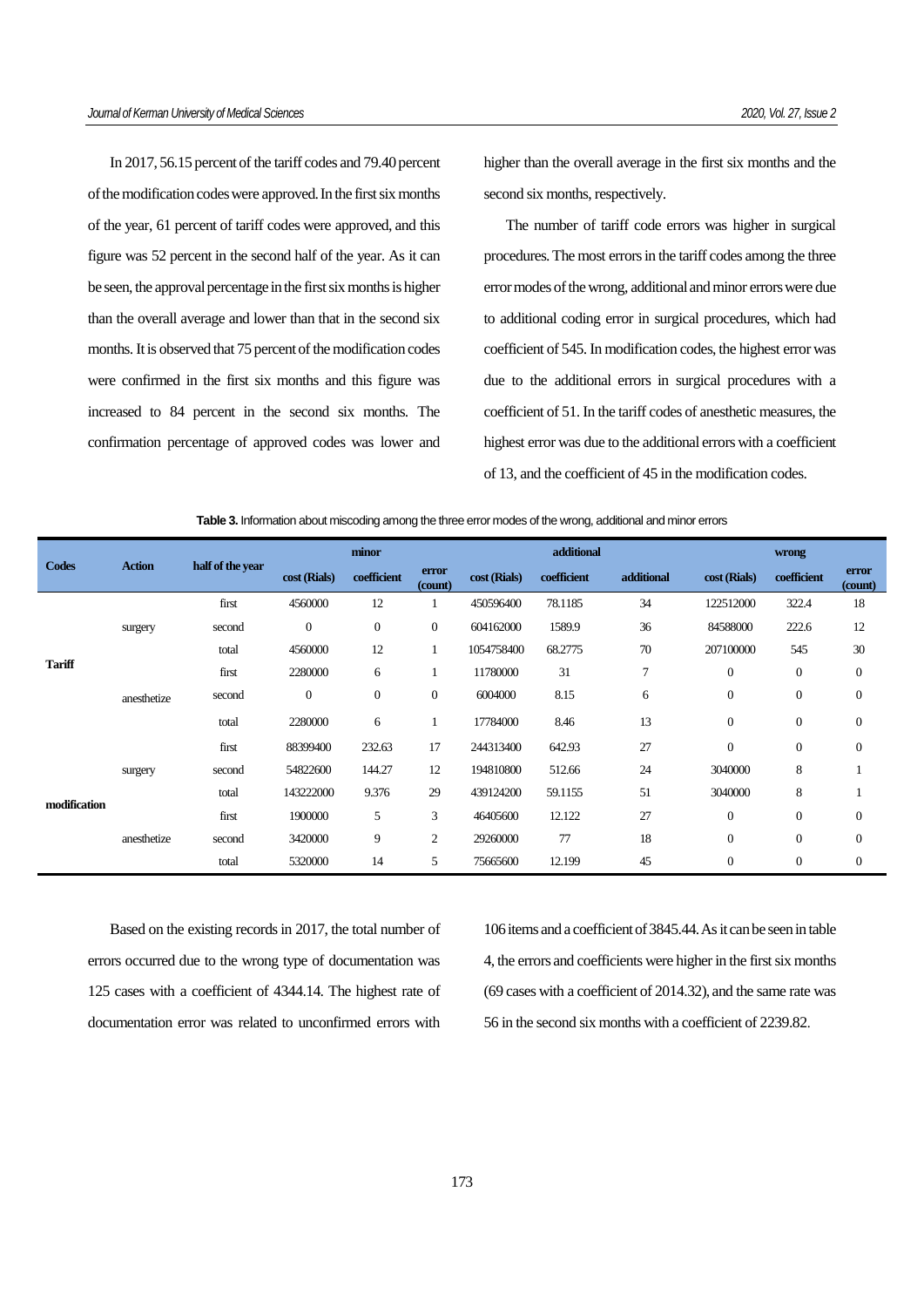|                     | half of the year |              |              |                  |              |                |                |                |                  |  |  |
|---------------------|------------------|--------------|--------------|------------------|--------------|----------------|----------------|----------------|------------------|--|--|
|                     |                  | first        |              |                  | second       |                | <b>Total</b>   |                |                  |  |  |
| errors              | costs (Rials)    | coefficient  | count        | costs (Rials)    | coefficient  | count          | costs (Rials)  | coefficient    | Count            |  |  |
| not registered      | 3610000          | 9.5          |              | 6536000          | 17.2         |                | 10146000       | 26.7           | 2                |  |  |
| <b>Illegible</b>    | $\theta$         | $\mathbf{0}$ | $\mathbf{0}$ | $\theta$         | $\theta$     | $\overline{0}$ | $\overline{0}$ | $\overline{0}$ | $\mathbf{0}$     |  |  |
| Not approved        | 669187600        | 1761.02      | 58           | 792079600        | 2084.42      | 48             | 1461267200     | 3845.44        | 106              |  |  |
| <b>Inconsistent</b> | 126844000        | 333.8        | 10           | 52516000         | 138.2        | 7              | 179360000      | 472            | 17               |  |  |
| <b>Vague</b>        | $\overline{0}$   | $\mathbf{0}$ | $\mathbf{0}$ | $\boldsymbol{0}$ | $\mathbf{0}$ | $\overline{0}$ | $\theta$       | $\overline{0}$ | $\boldsymbol{0}$ |  |  |
| total               | 99641600         | 2104.32      | 69           | 851131600        | 2239.82      | 56             | 1650773200     | 4344.14        | 125              |  |  |

**Table 4.** Documentation errors and their coefficient

#### **Discussion**

The challenges of determining the rate of healthcare services and their impact on the costs of measures are one of the important issues in the country's health and insurance systems. The weaknesses, strengths and errors involved in determining the tariffs, documentation of the provided services and the allocation of the correct code for the provided services should be considered. Providing any code for determining service tariffs should be based on the documentation and rational reasons and their impact on the health system, insurance system and community members by taking into account the quality, availability and accountability, and its impact on costs, according to the views of beneficiaries [\(5\)](#page-7-4). The purpose of this study was to investigate patient reimbursement errors caused by coding errors due to the incomplete, inconsistent, ambiguous documentation as well as requesting incorrect codes and those that were requested additionally. In this study, 260 tariff codes and 301 modification codes were recorded in 118 patient records. Also, in order to reimburse patients, 146 tariff codes and 239 modification codes related to surgical procedures and anesthesia were approved. The results of the study showed there was agreement only in 28.6 percent of tariff codes and 35.1 percent of modification codes. These results indicate that coding of diagnostic measures is accompanied by a high percentage of errors, and the recording of services is not accepted as being accurate. The existence of such errors imposes most additional costs to patients who have paid extra for treatment. The costs charged to patients for tariff codes with a coefficient of 9696.4 was estimated as 3684632000 Rials, which only 2416154000 Rials was reimbursed to patients with the coefficient of 6358.3. In the Cheng's research, 16 percent of the 752 studied cases had variations in tariff codes and 575300 dollars additional cost had been requested [\(10\)](#page-7-9). In the present study, cost of patients for modification codes with a coefficient of 3360.57 was estimated as 1277016600 Rials which 930159400 Rials was reimbursed to patients with a coefficient of 2449.63. In this study, three types of errors including wrong, additional and low errors were considered with regard to the modification and tariffs codes. Based on the findings, the most common type of error for surgical tariff and modification codes was the request for additional code, and tariff and modification codes included 70 and 51 additional codes respectively. The coefficient of error of the additional tariff codes were respectively 2875.68 and 46.8 in surgical and anesthetic procedures with estimated costs of 1054758400 and 17784000 Rials, respectively. Also, requests for the additional code (related to the basic anesthetic code), was the most type of error for the anesthetic tariff and the request for additional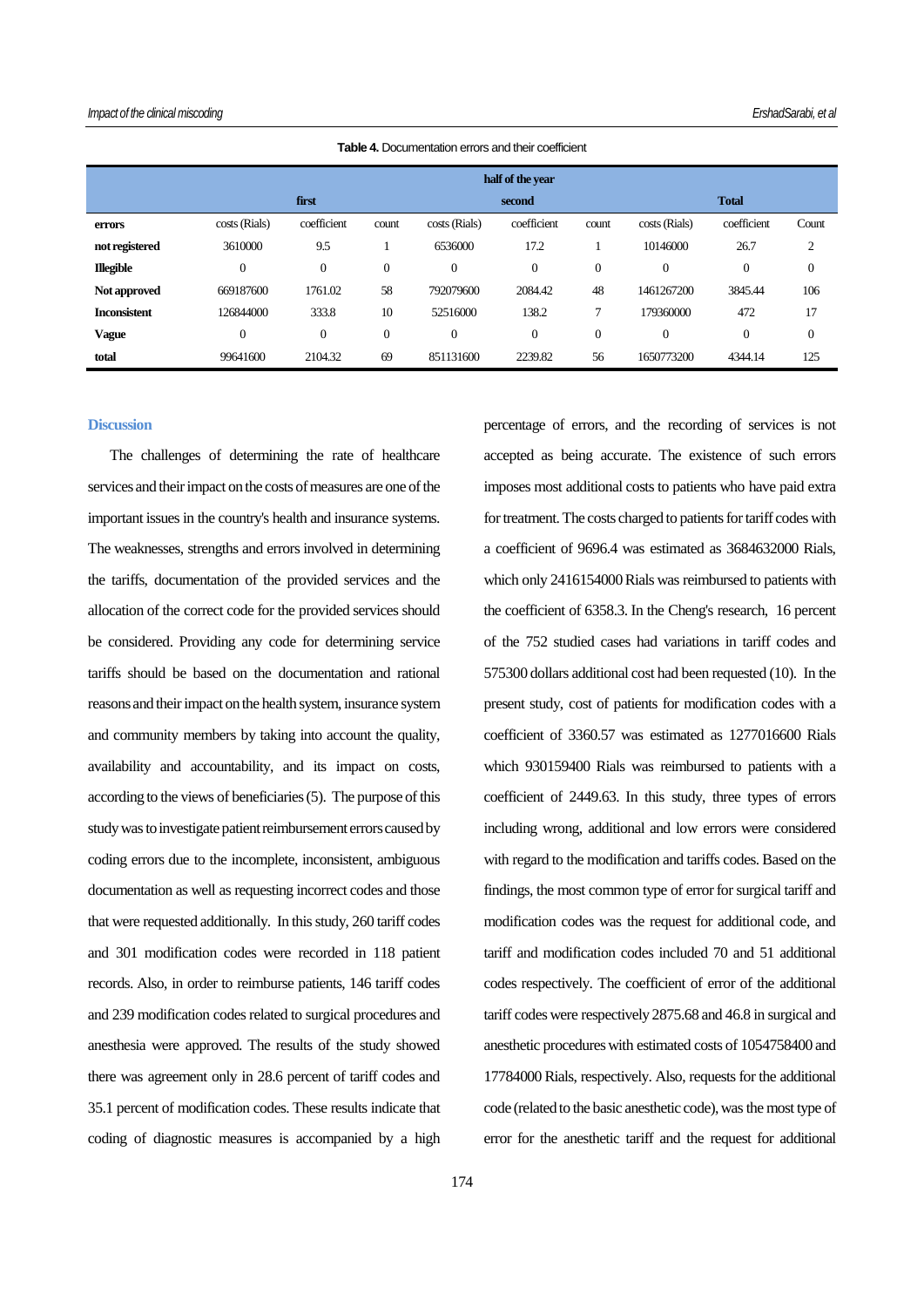modification code was also the most common type of anesthesia error. The coefficient of error in additional modification codes in surgical and anesthetic procedures was estimated to be 1155.59 and 199.12 with estimated costs of 439124200 and 75665600 Rials, respectively. In a study, Karami *et al.*, reported that the request for additional modification codes and an additional request for anesthesia K were among the causes of deductions[\(11\)](#page-7-10). Mohammadi *et al.* reported that the highest percentage of deductions was allocated to the cost of anesthesia in the admission wards [\(8\)](#page-7-7). In Khorrami study, the most deductions related to surgical departments [\(4\)](#page-7-3). In Heywood *et al*. research, coding errors in surgical departments of the public hospitals in the northwest of England led to a difference in tariff calculation of up to 5,255 pounds per admission[\(12\)](#page-7-11) . In Cheema *et al.* study, coding errors lead to imposition of a total of 10176 pounds extra costs [\(13\)](#page-7-12). According to the results of the present study, the most frequent coding errors (additional code and wrong code) based on the tariff classification system were related to the systems that had the most referrals (nervous system and musculoskeletal system). According to the above findings, it can be concluded that the probability of occurrence of coding errors is higher in cases with higher referral rate. This reveals the necessity of paying more attention to close monitoring of physicians practice in the specialties with the highest referrals. In addition, in areas of high referrals, training physicians with regards to coding matters is more important and hospital managers should put special emphasis on this issue and make efficient decisions for these issues. Also, the high deductions in surgical wards can be attributed to the lack of training on documentation and clinical coding for surgical residents. Fakhry et al. revealed that surgical residents did not receive any training in documentation and clinical coding, and nearly half of them failed to give correct response to the questions asked about documentation and coding. This reveals the urgent need for inclusion of educational programs into the programs designed for surgical residents [\(14\)](#page-7-13) . One of the aims of this study was to compare the error rate after implementation of health system reform plan. In line with this goal, the results showed that the number of requested codes and their coefficients in the second six months was more than the first six months; while the approval rate for these codes was lower than that in the first six months of the year. The requested modification codes and their coefficients were also higher in the first six months of the year, but the approval rate for these codes in the second six months was more than that of the first six months. It should be mentioned that one of the objectives of the healthcare development plan is the reduction of out-of-pocket patient payments [\(15\)](#page-7-14). According to the results of the recent study, it seems that the coding errors of tariff and modification codes are still significant, and further studies are necessary to reduce and prevent such errors.

#### **Acknowledgment**

The authors of this paper would like to acknowledge Kermanshah University of Medical Sciences for funding the project (Grant number 15676, 14/4/2015).

## **Conflict of interest**

The authors declare no conflict of interest.